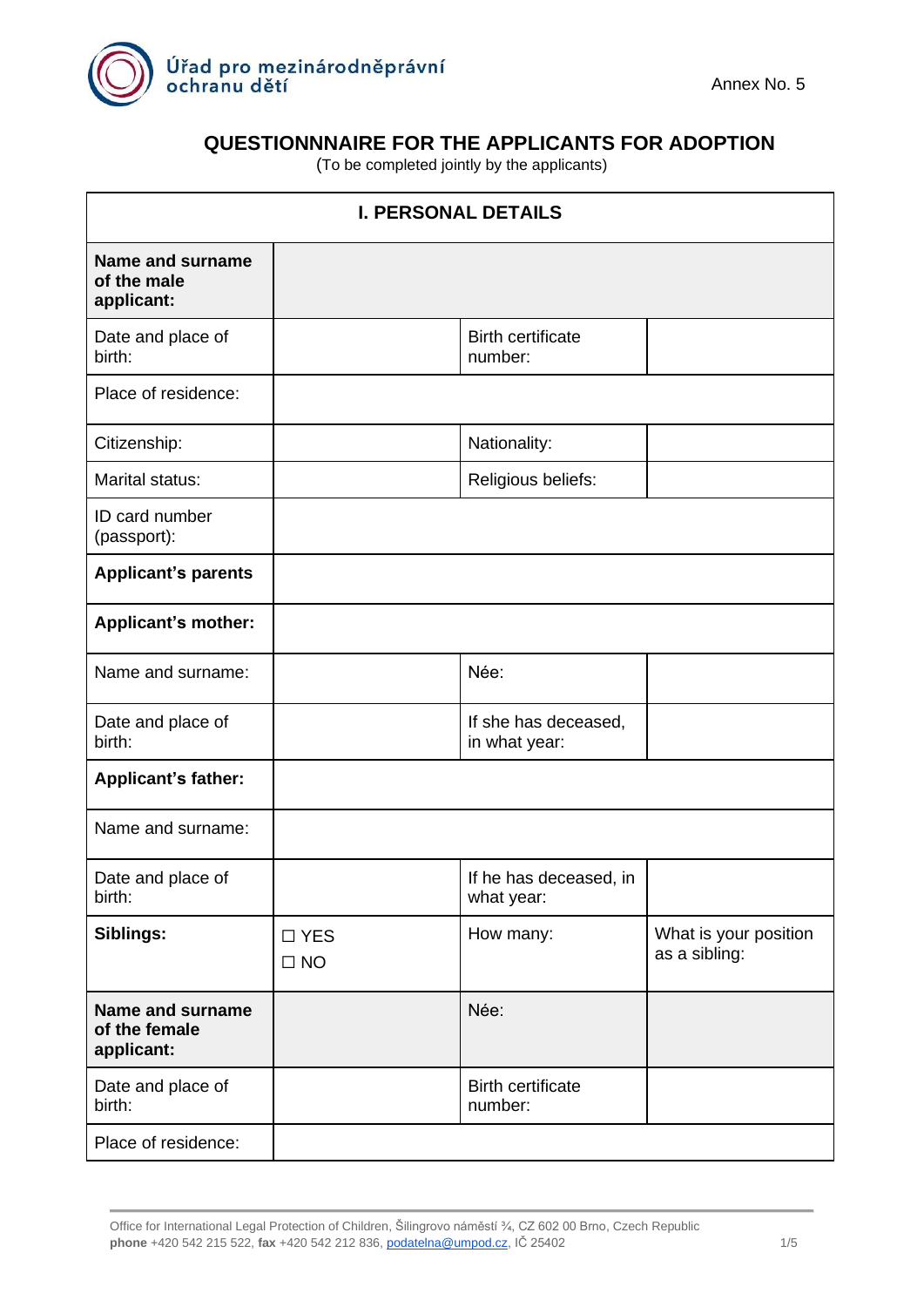| Citizenship:                                                             |                                                 | Nationality:                                                 |                                        |  |
|--------------------------------------------------------------------------|-------------------------------------------------|--------------------------------------------------------------|----------------------------------------|--|
| Marital status:                                                          | Religious beliefs:                              |                                                              |                                        |  |
| ID card number<br>(passport):                                            |                                                 |                                                              |                                        |  |
| <b>Applicant's parents</b>                                               |                                                 |                                                              |                                        |  |
| Applicant's mother:                                                      |                                                 |                                                              |                                        |  |
| Name and surname:                                                        |                                                 | Née:                                                         |                                        |  |
| Date and place of<br>birth:                                              |                                                 | If she has deceased,<br>in what year:                        |                                        |  |
| <b>Applicant's father:</b>                                               |                                                 |                                                              |                                        |  |
| Name and surname:                                                        |                                                 |                                                              |                                        |  |
| Date and place of<br>birth:                                              |                                                 | If he has deceased, in<br>what year:                         |                                        |  |
| Siblings:                                                                | $\Box$ YES<br>$\Box$ NO                         | How many:                                                    | What is your position<br>as a sibling: |  |
|                                                                          |                                                 |                                                              |                                        |  |
| <b>Marriage</b>                                                          |                                                 |                                                              |                                        |  |
| Date of marriage:                                                        |                                                 | How long had you<br>been together before<br>you got married: |                                        |  |
| Length of a shared<br>living before marriage:                            |                                                 |                                                              |                                        |  |
| Male applicant's<br>marriage order:                                      |                                                 | If divorced, how many<br>times and in what<br>year?          |                                        |  |
| Are there children<br>from the previous<br>marriage of the<br>applicant? | $\square$ YES<br>$\Box$ NO<br>If YES, how many: | Are you in touch with<br>your children?                      | $\square$ YES<br>$\square$ NO          |  |
| Female applicant's<br>marriage order:                                    |                                                 | If divorced, how many<br>times and in what<br>year?          |                                        |  |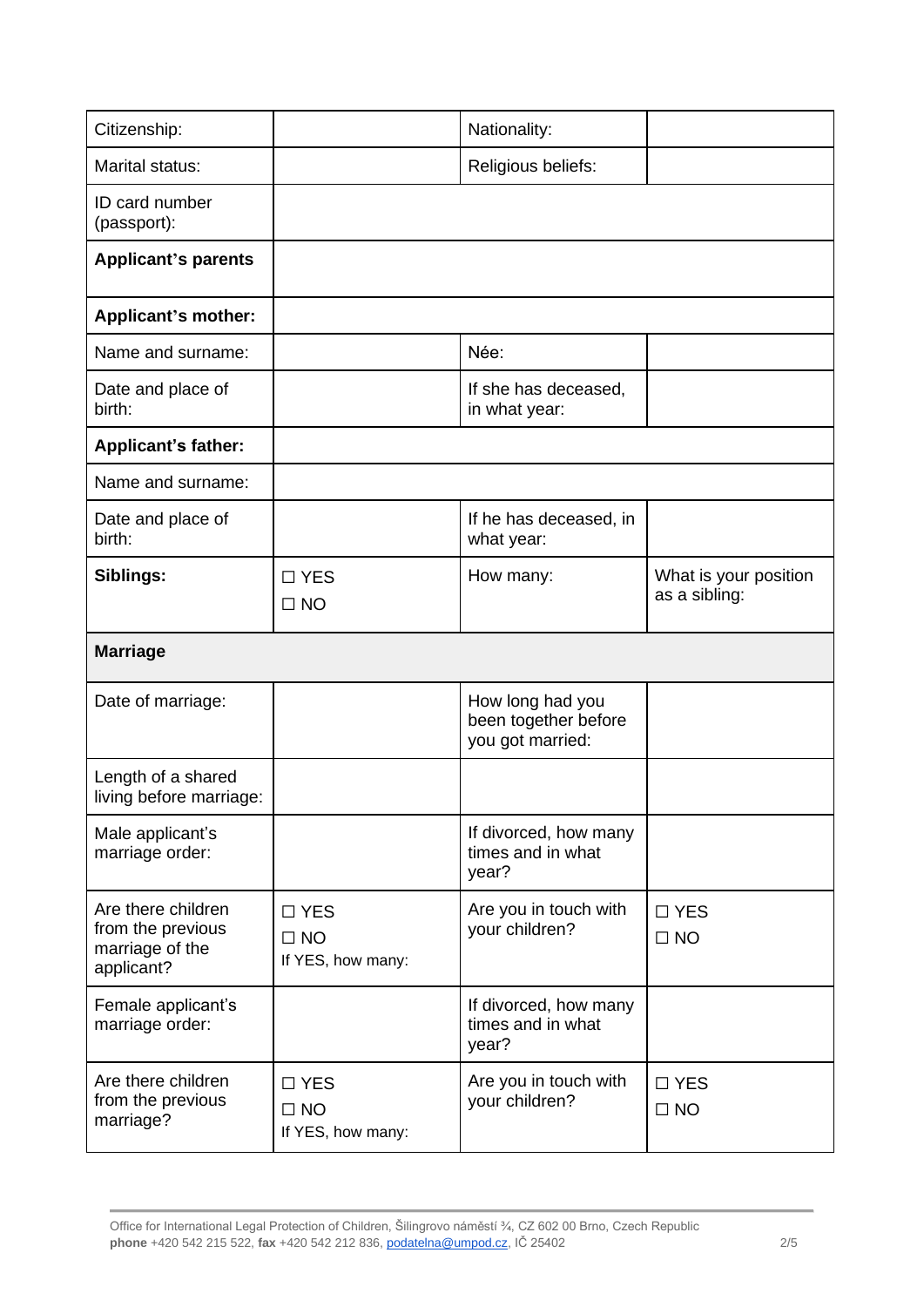Do you share your common household with anyone? (Who, and how is he/she part of your life together?)

Housing situation (where you live, how large is your house/apartment, do you have garden, equipment suitable for children, are there service for children nearby, who owns the house or flat where you live):

| <b>II. DETAILS OF CHILDREN IN THE FAMILY</b> |                                                                            |                |  |
|----------------------------------------------|----------------------------------------------------------------------------|----------------|--|
| $1st$ child                                  |                                                                            |                |  |
| Name and surname:                            |                                                                            | Date of birth: |  |
| Child is:                                    | $\Box$ biological $\Box$ adopted $\Box$ child of my spouse $\Box$ other    |                |  |
| Health:                                      | $\Box$ healthy $\Box$ other<br>If OTHER is chosen, please explain briefly: |                |  |
| Other information:                           | Is there anything else that needs to be known?                             |                |  |
| $2nd$ child                                  |                                                                            |                |  |
| Name and surname:                            |                                                                            | Date of birth: |  |
| Child is:                                    | $\Box$ biological $\Box$ adopted $\Box$ child of my spouse $\Box$ other    |                |  |
| Health:                                      | $\Box$ healthy $\Box$ other<br>If OTHER is chosen, please explain briefly: |                |  |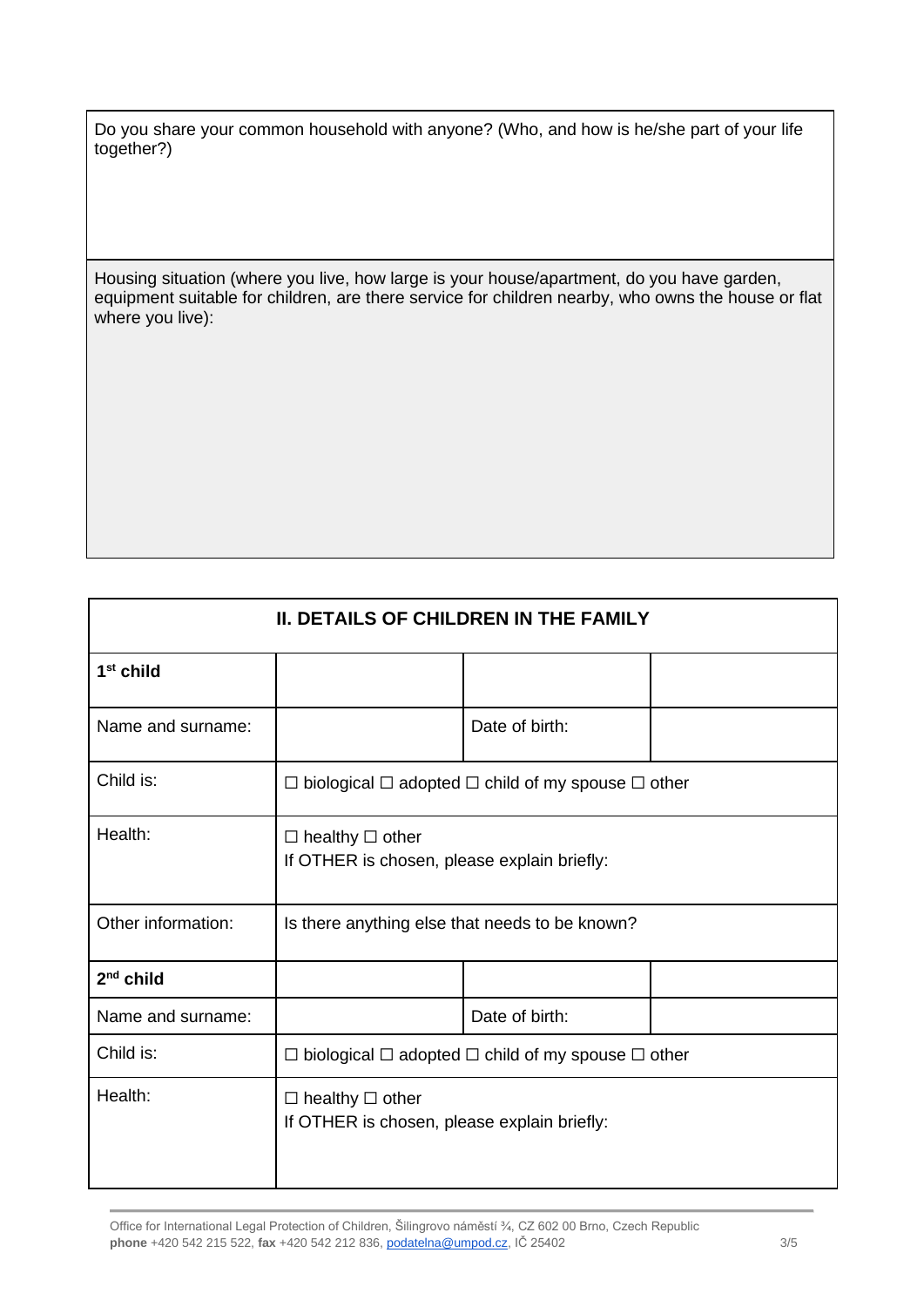| Other information:                                                   | Is there anything else that needs to be known? |  |  |
|----------------------------------------------------------------------|------------------------------------------------|--|--|
|                                                                      |                                                |  |  |
| Do you have any experience with upbringing or working with children? |                                                |  |  |
|                                                                      |                                                |  |  |
|                                                                      |                                                |  |  |
|                                                                      |                                                |  |  |
|                                                                      |                                                |  |  |
|                                                                      |                                                |  |  |
|                                                                      |                                                |  |  |
|                                                                      |                                                |  |  |

## **III. DETAILS OF ADOPTION AND POTENTIALLY ADOPTED CHILD/CHILDREN**

| Why and how long have you been thinking about adopting a child/children and taking them in |  |  |
|--------------------------------------------------------------------------------------------|--|--|
| your care?                                                                                 |  |  |

With whom have you spoken about your intention to adopt a child/children and what his/her reaction was?

Which of the following options is more acceptable to you:  $\Box$  to get a child as soon as possible, no matter what he/she will be  $\Box$  to wait until a child that meets my expectation is found

Do you want to conceal the adoption from your social contacts? ☐ YES ☐ NO ☐ DO NOT KNOW

Who and how long will stay at home with the child after the adoption?

Will there be anyone who will help you with the upbringing? If YES, who:

Do you have a specific preference regarding the child's gender?  $\Box$  we prefer a girl  $\Box$  we prefer a boy  $\Box$  gender is irrelevant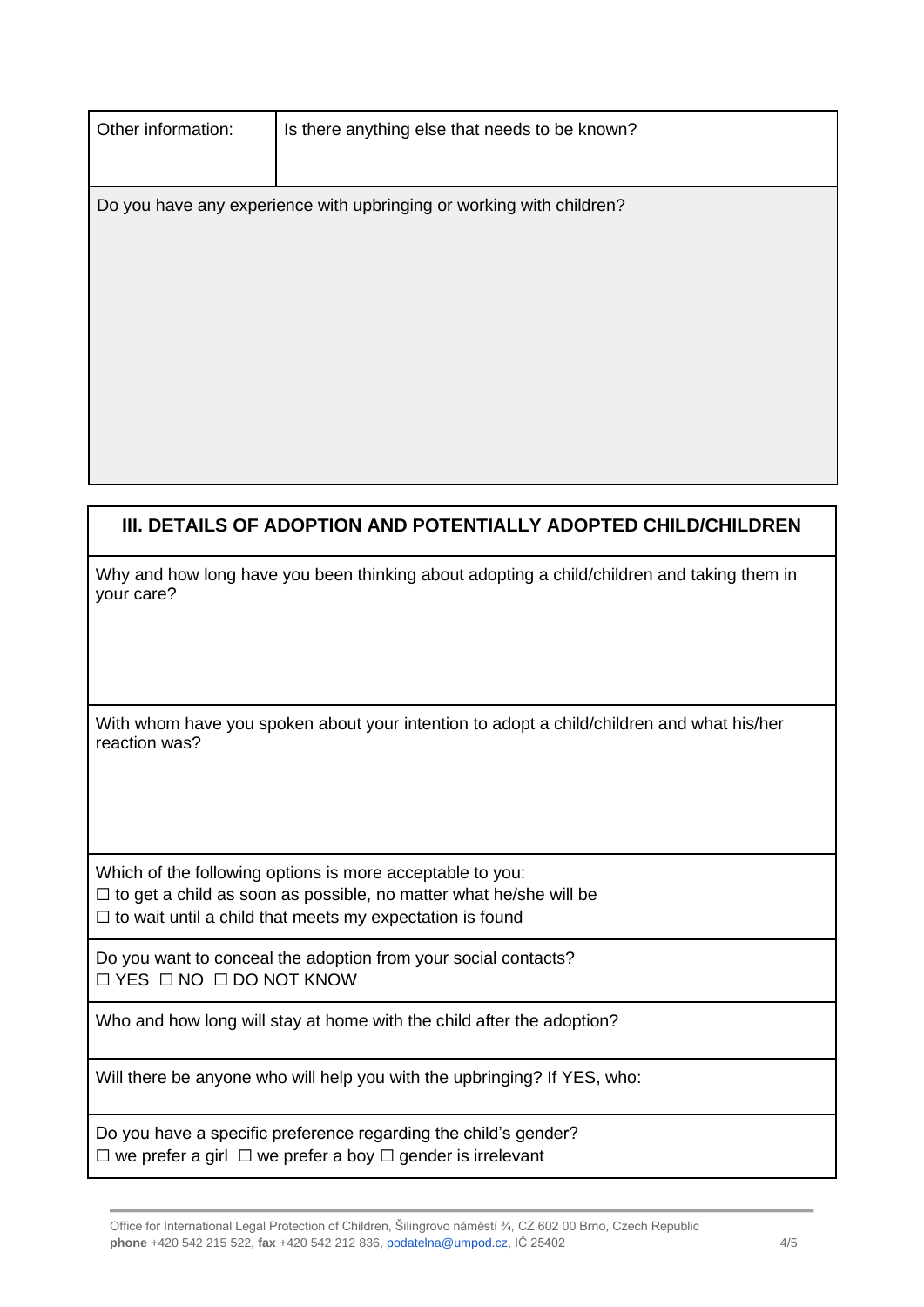Do you ask for adoption of a child/children at what age? ☐ up to 3 years ☐ 4-6 years ☐ more than 7 years ☐ other

If other is chosen, please explain:

Would you accept a child of a different ethnicity than yours? ☐ YES ☐ NO ☐ DO NOT KNOW

Are you willing to accept a group of siblings (meaning siblings simultaneously)? ☐ YES ☐ NO ☐ DO NOT KNOW If yes, please specify:

Are you willing to adopt sibling/s of the adopted child in the future, if the child/ren could not be placed to the family in the Czech Republic? ☐ YES ☐ NO ☐ DO NOT KNOW

Would you accept a child whose mother had a history of:

- using drugs during pregnancy: □ YES □ NO □ DO NOT KNOW
- using alcohol during pregnancy: □ YES □ NO □ DO NOT KNOW
- psychiatric diagnosis: □ YES □ NO □ DO NOT KNOW

Would you accept a child with delayed psychomotor development? ☐ YES ☐ NO ☐ DO NOT KNOW If YES, please provide more details:

Would you accept a prematurely born child? ☐ YES ☐ NO ☐ DO NOT KNOW If your answer is YES, please state how much prematurely (a week of pregnancy):

Would you accept a child, who has:

- physical disability:  $□$  YES  $□$  NO  $□$  DO NOT KNOW
- sensory disability: □ YES □ NO □ DO NOT KNOW
- mental disability:  $□$  YES  $□$  NO  $□$  DO NOT KNOW

If YES, please provide more details:

What specific disease or disability of the child would you tolerate?

☐ curable: …………………………………………………………………………………………… ☐ incurable:………………………………………………………………………………………….. ☐ visually apparent: ………………………………………………………………………………… ☐ other:……………………………………………………………………………………………….